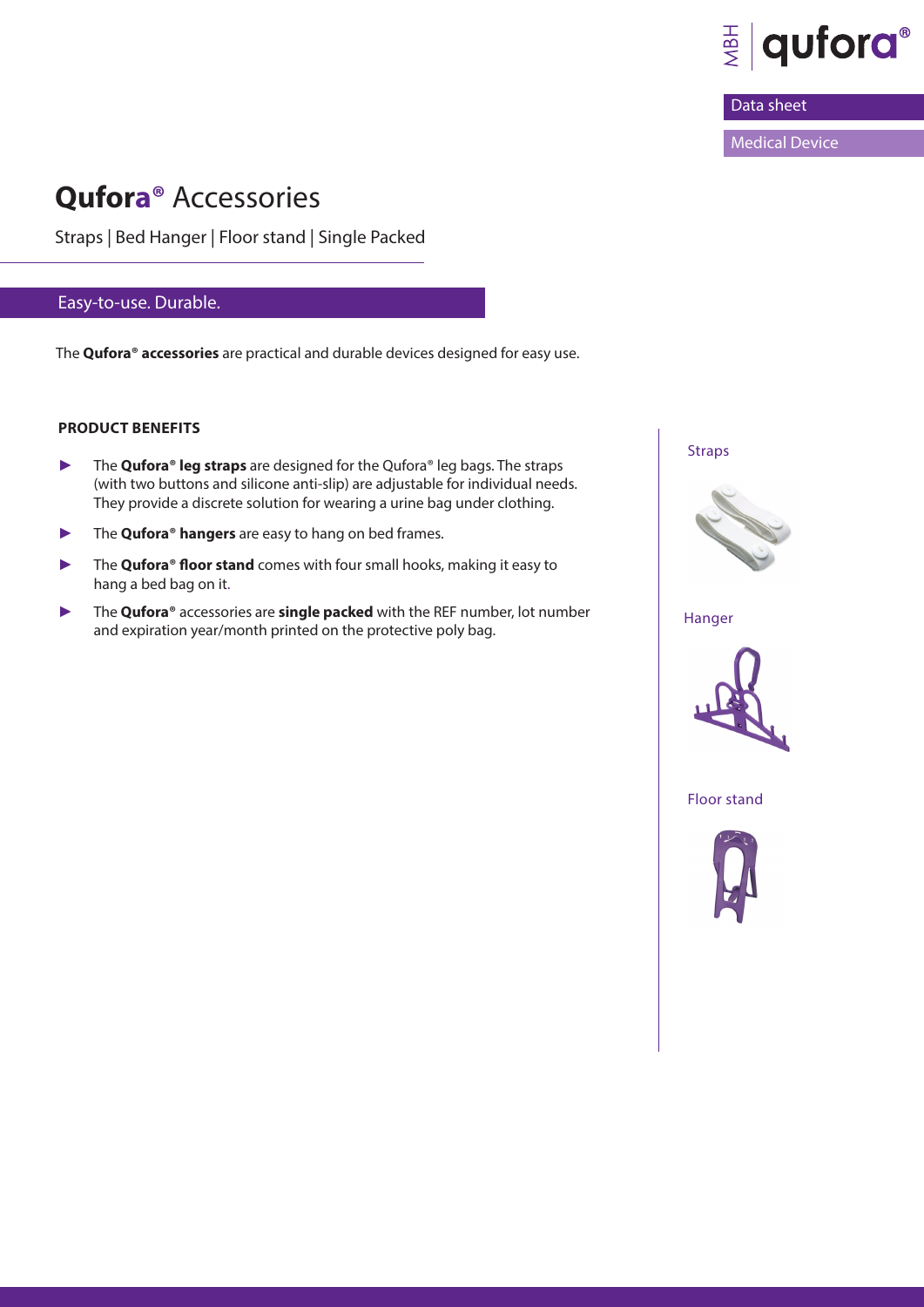# **Qufora®** Accessories

Straps | Bed Hanger | Floorstand | Single Packed

# Easy-to-use. Durable.

All materials are 100% latex- and DEHP-free.

#### **QUFORA® ACCESSORIES FEATURES**

- **•** The Qufora® **leg straps** come in a small package of two straps (60 cm long). The Qufora® leg straps have a strong holding force. There are silicone strips on the back of the wide bands that ensure correct and reliable positioning on the leg. The leg straps are washable at 40°C.
- **•** With the help of the easy-to-grip tab, the Qufora® **leg straps** can easily be opened even with limited finger dexterity. A strong feature of the Velcro® technology is that it prevents the strap from sticking to other materials, such as stockings.
- **•** The Qufora® **hangers** are durable and fit all beds. The hanger can be cleaned/disinfected in a desk disinfector for 3 minutes at 85°c. Regular wash in soap and water; combine with wiping with alcohol.
- **•** The Qufora® **floor stand** can be folded flat when not in use.

#### **MATERIALS**

| <b>Straps</b>  | Elastic strap: Nylon + Elastane |  |  |
|----------------|---------------------------------|--|--|
| <b>Buttons</b> | ABS                             |  |  |
| Anti-slip      | Silicone                        |  |  |
| Velcro         | Nylon                           |  |  |
| Wash label     | PE                              |  |  |
| Poly bag       | PP                              |  |  |
| Bed hanger     | PP/POM                          |  |  |
| Poly bag       | PP                              |  |  |

**•** Floor stand PP

#### **PACKAGING**

| $\bullet$<br>$\bullet$ | Retail box (Straps)<br>Retail box (Hanger)<br>Shipper box | Cardboard<br>Cardboard<br>Corrugated cardboard   |
|------------------------|-----------------------------------------------------------|--------------------------------------------------|
|                        | IFU                                                       | None                                             |
|                        | Shelf-life<br>Storage                                     | Five (5) years<br>Dry in temperatures between 0° |

<sup>°</sup>C and 35<sup>°</sup>C; protected from direct sunlight; humidity level max 80%; not to be exposed to heavy pressure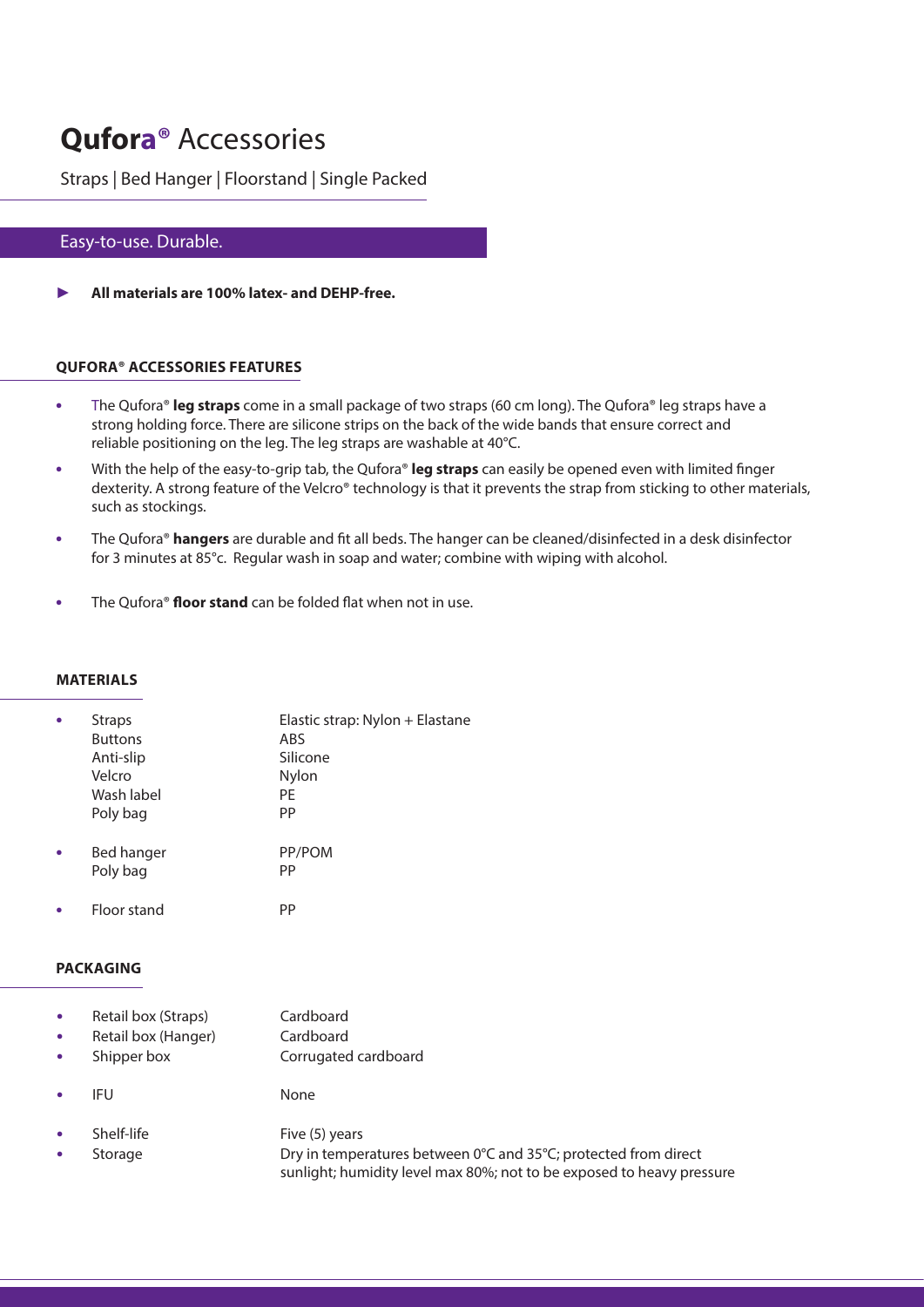## **QUFORA® LEG STRAPS**

| <b>REF</b> | Description                                                                                | Width / length   Quantity | retail box | Quantity<br>shipper box | $GTIN-141$     |
|------------|--------------------------------------------------------------------------------------------|---------------------------|------------|-------------------------|----------------|
| 21100301   | Velcro <sup>®</sup> leg straps<br>1 pair with silicone<br>anti-slip and 2<br>buttons/strap | $3$ cm x 60 cm            | 10 pairs   | 100 pairs               | 15710187001715 |

### **QUFORA® BED HANGER**



| <b>REF</b> | Description                           | Single packed   Quantity | retail box | Quantity<br>shipper box | $GTIN-141$     |
|------------|---------------------------------------|--------------------------|------------|-------------------------|----------------|
| 21100101   | <b>Bed hanger</b><br>- fits most beds | Yes                      |            | 50                      | 15710187001777 |

#### **QUFORA® FLOOR STAND**

| <b>REF</b> | Description            | Single packed Quantity | per pack | <b>Quantity</b><br>shipper box | $\Box$ GTIN-14 <sup>1</sup> |
|------------|------------------------|------------------------|----------|--------------------------------|-----------------------------|
|            | 99910003   Floor stand | Yes                    |          | 20                             | 15710187013589              |

<sup>1</sup>GTIN barcode number for retail box

## **PRODUCT CLASSIFICATION**

**•** Medical Devices conforming to MDR 2017/745 in Class I

#### **APPLIED STANDARDS**

- **•** ISO 13485 Quality Management System
- **•** GMDN Straps: 38861; Bed hanger: 41052; Floor stand 41052